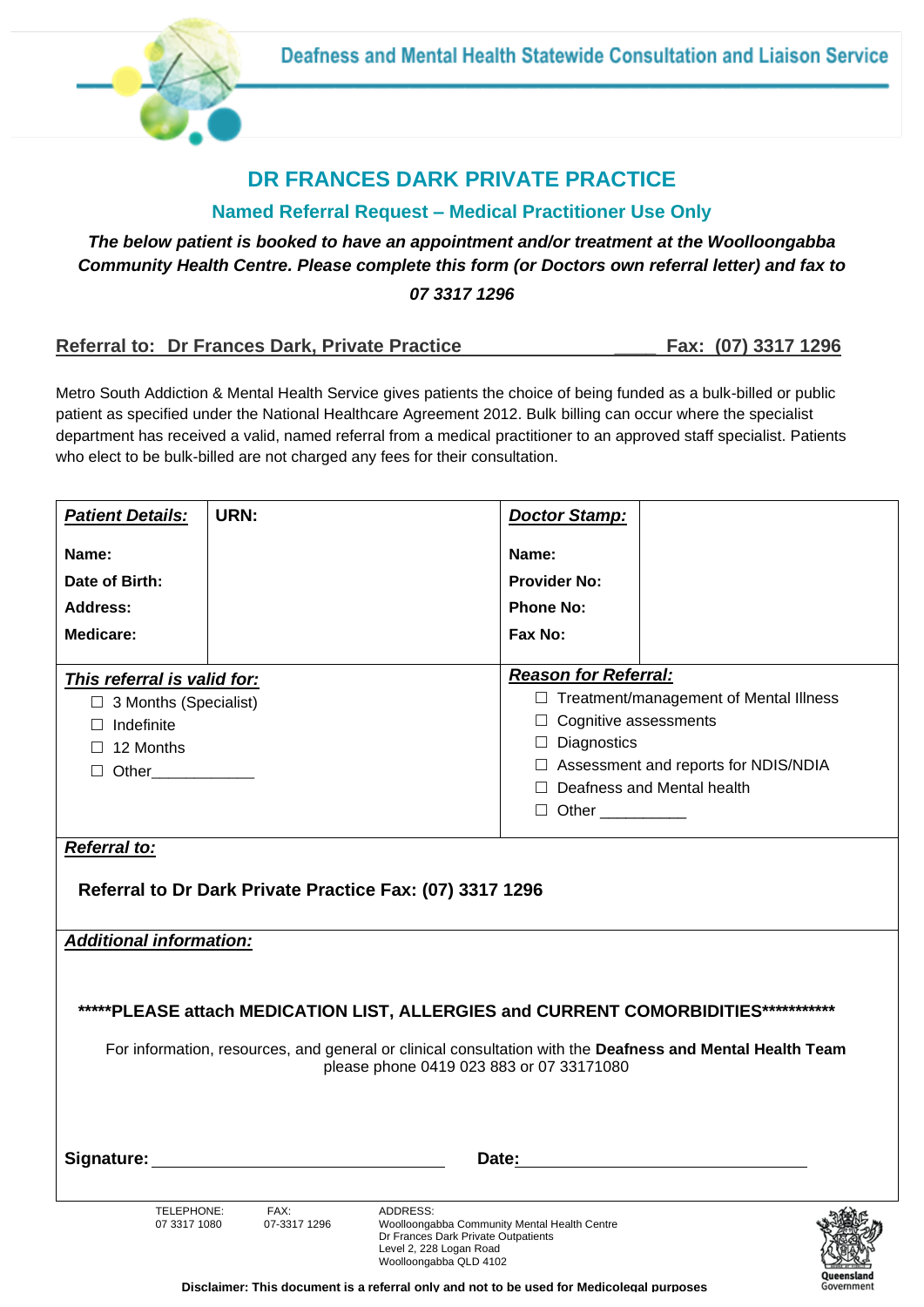# **Consumer Registration Form**

| <b>Name</b>                                                                                                        |                               | Date of birth           |                         | Date form completed                                       |                                                                     |              |
|--------------------------------------------------------------------------------------------------------------------|-------------------------------|-------------------------|-------------------------|-----------------------------------------------------------|---------------------------------------------------------------------|--------------|
| Gender                                                                                                             |                               |                         | <b>Preferred Title</b>  |                                                           | <b>Medicare number</b>                                              |              |
| $\Box$ F<br>$\Box$ M<br>Mr                                                                                         |                               | Mrs                     | Ms<br>Other<br>Dr       |                                                           |                                                                     |              |
| <b>Current address</b>                                                                                             |                               |                         |                         |                                                           | <b>Telephone</b>                                                    |              |
|                                                                                                                    |                               |                         |                         |                                                           |                                                                     |              |
| Fax                                                                                                                | <b>Mobile</b>                 |                         |                         | <b>Email</b>                                              |                                                                     |              |
| <b>Preferred form of contact</b>                                                                                   |                               |                         |                         |                                                           |                                                                     |              |
| <b>SMS</b><br>Phone<br>Fax                                                                                         | Email                         |                         | Writing                 | Other (please specify)                                    |                                                                     |              |
| <b>Relationship status</b>                                                                                         |                               |                         |                         |                                                           |                                                                     |              |
| <b>Never Married</b>                                                                                               | Married/De facto              |                         | Separated               | Divorced                                                  | Widowed                                                             |              |
| <b>Indigenous status</b>                                                                                           | <b>Torres Strait Islander</b> |                         |                         |                                                           | Neither                                                             |              |
| $\Box$ Aboriginal<br><b>Country of birth</b>                                                                       |                               |                         |                         | Aboriginal & Torres Strait Islander<br>Year of arrival in | <b>Preferred language</b>                                           |              |
|                                                                                                                    |                               |                         |                         | <b>Australia</b>                                          |                                                                     |              |
| Is an interpreter required?                                                                                        |                               |                         |                         |                                                           | If yes, please indicate below what type of interpreter is required: |              |
| Yes<br>No                                                                                                          |                               |                         | <b>AUSLAN</b><br>Other: |                                                           |                                                                     |              |
| <b>Employment status</b><br>Employed<br>Home duties<br>Student<br>$\Box$                                           |                               |                         |                         |                                                           |                                                                     |              |
|                                                                                                                    |                               |                         | Unemployed              |                                                           |                                                                     |              |
| <b>Occupation</b>                                                                                                  |                               |                         |                         |                                                           | <b>Religion</b>                                                     |              |
| <b>Pension/benefit</b>                                                                                             |                               |                         |                         |                                                           |                                                                     |              |
| None<br>Aged                                                                                                       |                               | <b>Disability</b>       |                         | Repatriation                                              | Sickness                                                            | Unemployment |
| <b>Living situation</b>                                                                                            |                               |                         |                         |                                                           |                                                                     |              |
| $\Box$ Self                                                                                                        | With family members           |                         |                         | With non-family members                                   | Other                                                               |              |
| Accommodation                                                                                                      |                               |                         |                         |                                                           |                                                                     |              |
| Private residence                                                                                                  | Boarding house / hostel       |                         |                         | Residential aged care                                     | Shelter / refuge                                                    |              |
| □ Other supported accommodation<br>Homeless<br>Other                                                               |                               |                         |                         |                                                           |                                                                     |              |
| <b>Education level</b>                                                                                             |                               |                         |                         |                                                           |                                                                     |              |
| Senior secondary<br>Degree/Diploma<br>Trade/Apprentice<br>$\Box$ Primary<br>Junior secondary<br>$\perp$<br>$\perp$ |                               |                         |                         |                                                           |                                                                     |              |
| Did not attend primary/Secondary<br>Other (please specify)                                                         |                               |                         |                         |                                                           |                                                                     |              |
| Next of Kin / Significant other                                                                                    |                               |                         | Name:                   |                                                           |                                                                     |              |
|                                                                                                                    |                               | Phone:<br>Relationship: |                         |                                                           |                                                                     |              |
|                                                                                                                    |                               |                         | Address:                |                                                           |                                                                     |              |
| Are you connected with any other service?                                                                          |                               |                         |                         |                                                           |                                                                     |              |
| $\Box$ NDIS                                                                                                        |                               |                         |                         |                                                           |                                                                     |              |
| <b>Aged Care</b>                                                                                                   |                               |                         |                         |                                                           |                                                                     |              |
| Employment support                                                                                                 |                               |                         |                         |                                                           |                                                                     |              |
| <b>Other Mental Health Service</b>                                                                                 |                               |                         |                         |                                                           |                                                                     |              |
|                                                                                                                    |                               |                         |                         |                                                           |                                                                     |              |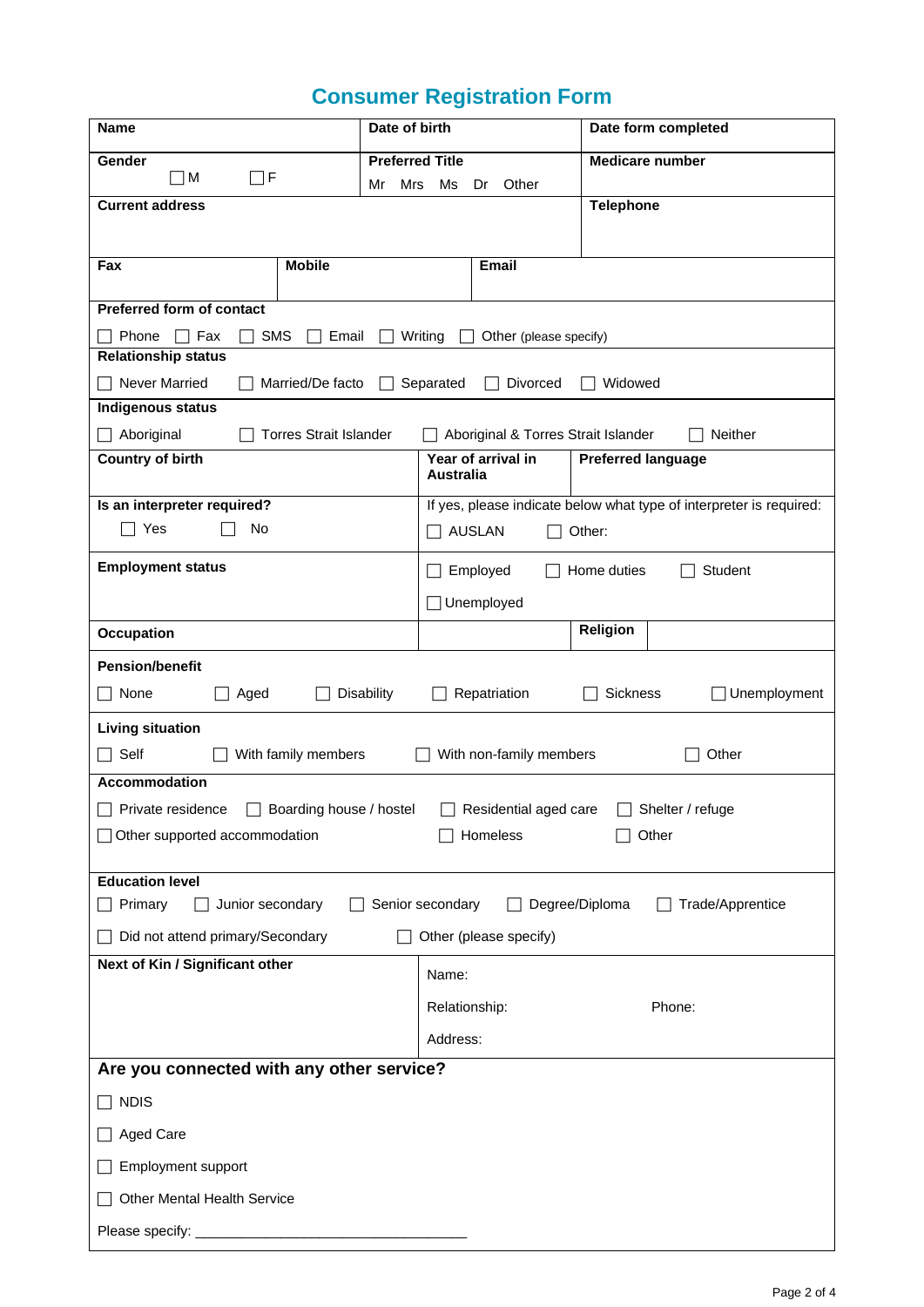| <b>GP</b>                                                               | Name:                                  | Phone:                                                                                              |  |  |  |  |  |
|-------------------------------------------------------------------------|----------------------------------------|-----------------------------------------------------------------------------------------------------|--|--|--|--|--|
|                                                                         | Address:                               | Fax:                                                                                                |  |  |  |  |  |
| Preferred method of communication:                                      |                                        |                                                                                                     |  |  |  |  |  |
|                                                                         |                                        |                                                                                                     |  |  |  |  |  |
| Speech<br>Lip reading                                                   |                                        | Written<br>Signing<br>Finger spelling<br>Gesture                                                    |  |  |  |  |  |
| No<br>Does the consumer use any assistive communication devices?<br>Yes |                                        |                                                                                                     |  |  |  |  |  |
| If yes, please state which (e.g. hearing aid, cochlear implant, etc)    |                                        |                                                                                                     |  |  |  |  |  |
|                                                                         |                                        |                                                                                                     |  |  |  |  |  |
| <b>Nature of hearing loss</b><br>(if known)                             | <b>ONSET</b>                           | Pre lingual<br><b>Post lingual</b><br>(before language acquisition)<br>(after language acquisition) |  |  |  |  |  |
|                                                                         |                                        | In childhood                                                                                        |  |  |  |  |  |
|                                                                         |                                        | In early adulthood                                                                                  |  |  |  |  |  |
|                                                                         |                                        | In late adulthood                                                                                   |  |  |  |  |  |
|                                                                         | <b>TYPE</b>                            | Sensori-Neural<br>Conductive<br>Mixed<br>Central                                                    |  |  |  |  |  |
|                                                                         | <b>LEVEL</b>                           | Mild<br>Moderate<br>Profound<br>Severe                                                              |  |  |  |  |  |
| English language skills<br>(includes spoken, written and                | Uses/prefers simple, concrete language |                                                                                                     |  |  |  |  |  |
| reading ability)                                                        |                                        | Understands simple concrete language                                                                |  |  |  |  |  |
|                                                                         | Uses/prefers complex language          |                                                                                                     |  |  |  |  |  |
|                                                                         | Understands complex language           |                                                                                                     |  |  |  |  |  |
| <b>Communication assisted by</b>                                        |                                        | Slower speech<br>Louder speech                                                                      |  |  |  |  |  |
|                                                                         |                                        | Speech (lip) reading<br>Gestures                                                                    |  |  |  |  |  |
|                                                                         | Writing                                | Diagrams                                                                                            |  |  |  |  |  |
|                                                                         |                                        | Repetition<br>Other (please specify):                                                               |  |  |  |  |  |
| <b>Additional information</b>                                           |                                        |                                                                                                     |  |  |  |  |  |
|                                                                         |                                        |                                                                                                     |  |  |  |  |  |
|                                                                         |                                        |                                                                                                     |  |  |  |  |  |
|                                                                         |                                        |                                                                                                     |  |  |  |  |  |
|                                                                         |                                        |                                                                                                     |  |  |  |  |  |
| Name and contact details of person making referral                      |                                        |                                                                                                     |  |  |  |  |  |
|                                                                         |                                        |                                                                                                     |  |  |  |  |  |
|                                                                         |                                        |                                                                                                     |  |  |  |  |  |
|                                                                         |                                        |                                                                                                     |  |  |  |  |  |